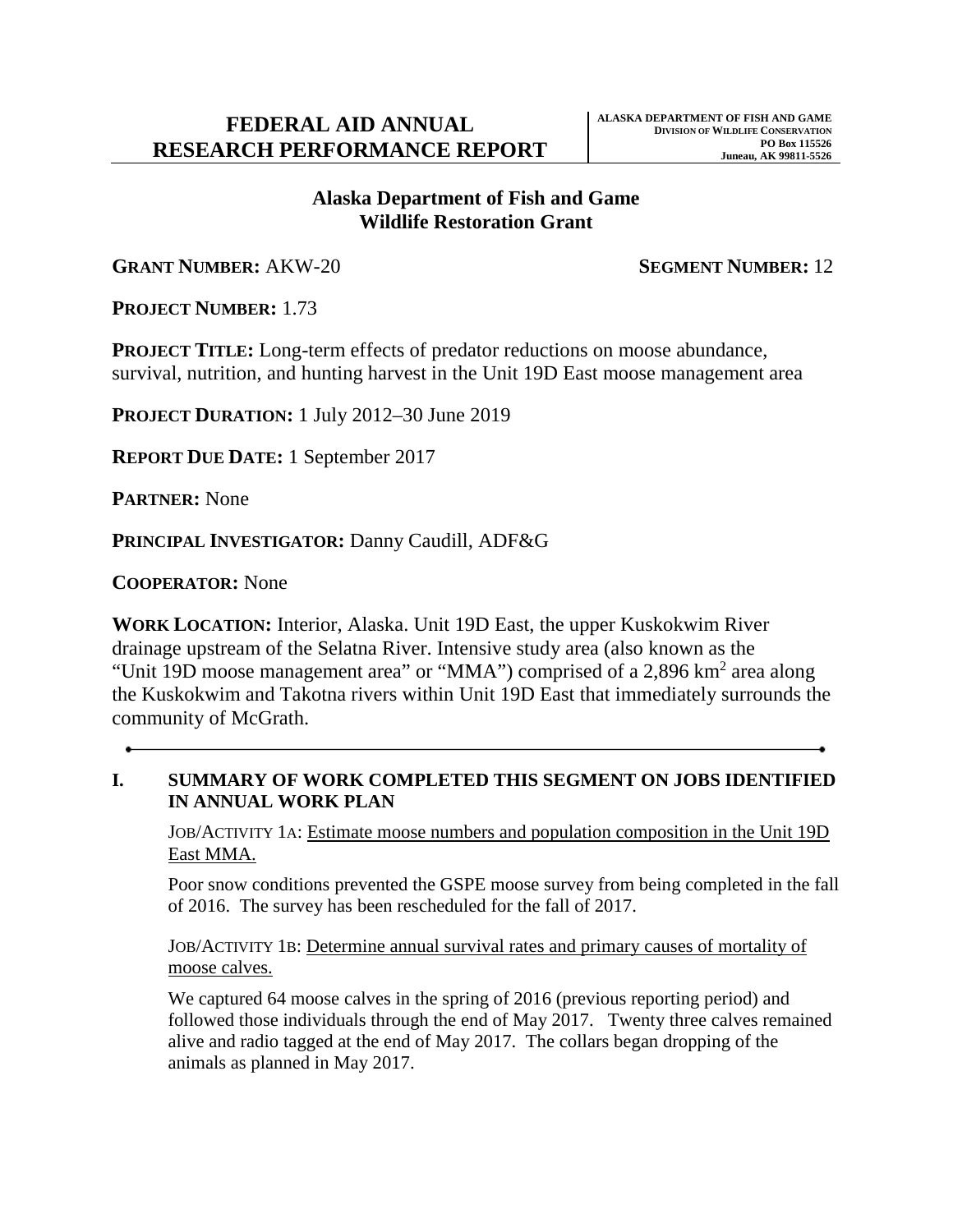JOB/ACTIVITY 1C: Determine condition, survival rates, and causes of mortality of yearling moose.

We captured and weighed 19 female yearling moose in March 2017. Average mass was  $~10 \text{ lbs.}$ 

JOB/ACTIVITY 1D: Determine twinning rates of moose in the MMA.

We conducted twinning surveys during 23–26 May 2017. We observed 32 cows with a single calf and 12 cows with twins.

JOB/ACTIVITY 2: Conduct moose browse surveys.

We conducted a browse survey in March 2017. We are still compiling the data for analysis from this survey.

JOB/ACTIVITY 3: Wolf population estimation.

We conducted a wolf survey 1–3 March 2017. We observed 63 independent wolves and or wolf tracks in or directly adjacent to the  $8,314 \text{ km}^2$  wolf control zone within Unit 19D East.

JOB/ACTIVITY 4a: Bear population estimation.

No capture or survey was planned during the report period.

JOB/ACTIVITY 4b: Estimate black bear harvest rates.

Two radio-marked bears were harvested in the study area during the report period.

JOB/ACTIVITY 5: DNA analysis.

Hair was collected, when present, at calf kill sites. However, the calf mortality study is still ongoing and thus the hair has not yet been submitted for DNA analysis.

JOB/ACTIVITY 6: Literature review, data analysis, report writing, and publication of results.

The principal investigator reviewed the literature and completed reports.

#### **II. SIGNIFICANT DEVIATIONS AND/OR ADDITIONAL FEDERAL AID-FUNDED WORK NOT DESCRIBED ABOVE THAT WAS ACCOMPLISHED ON THIS PROJECT DURING THIS SEGMENT PERIOD**

The moose survey (job/activity 1a) was not accomplished during FY16 because snow conditions were not appropriate.

#### **III. PUBLICATIONS**

None.